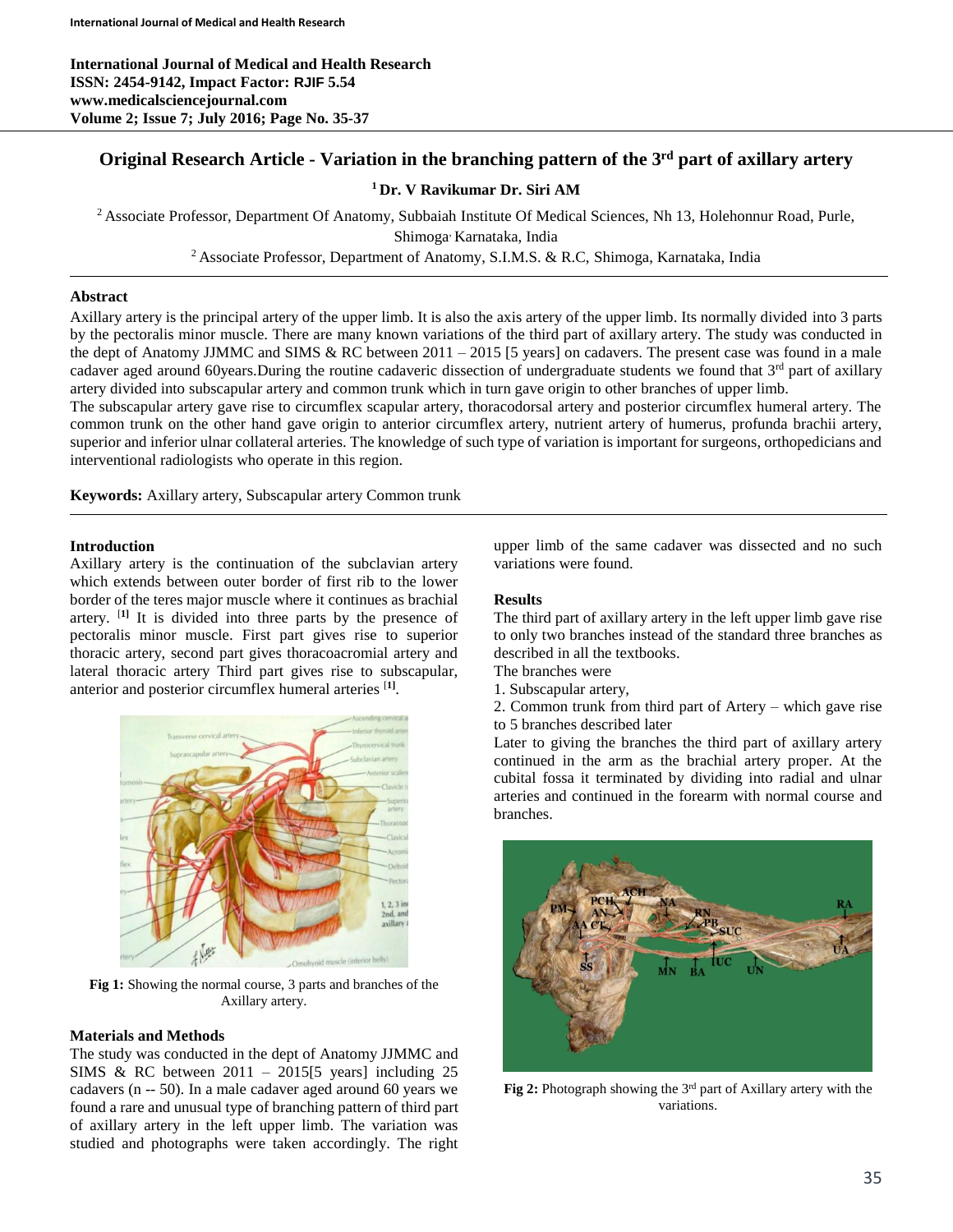**[Abbrevations**: PM – Pectoralis major, AA – Axillary artery, SS – Subscapular artery,

CT – Common trunk, ACH – Anterior circumflex humeral artery, PCH – Posterior

Circumflex humeral artery, NA – Nutrient artery, PB – Profunda brachii artery,

SUC – Superior ulnar collateral artery, IUC – Inferior ulnar collateral artery,

BA – Brachial artery, UA - Ulnar artery, RA – Radial artery, AN – Axillary nerve,

RN – Radial nerve, MN – Median nerve, UN – Ulnar nerve.] Findings in the specimen were:

**A. Subscapular artery**: took origin 6 cms above the distal border of Teres major, from third part of Axillary artery. It gave rise to three branches

1. Circumflex Scapular artery.

- 2. Thoraco dorsal artery.
- 3. Posterior circumflex humeral artery. (This runs back with the axillary nerve through a quadrangular space).

**B. Common trunk**: took origin 5 cm above the distal border of teres major.

It gave rise to 5 branches,

- 1. Anterior circumflex humeral artery.
- 2. Nutrient artery of humerus.
- 3. Profunda brachii artery.
- 4. Superior ulnar collateral artery.
- 5. Inferior ulnar collateral artery.

Out of the branches given off by the common trunk last 4 branches are normally branches of brachial artery. Brachial artery in this specimen was having a normal course and divided at the cubital fossa into radial and ulnar arteries and continued in the forearm. The right upper limb of the same cadaver was dissected and no such variations were observed in it.

### **Discussion**

The variation in the axillary artery is quite common, also "the brachial artery shows many variations rather than the normal pattern and variation is a rule rather than exception." Study by Bergmann *et al*, [2] states that branches of the axillary artery are subject to great variation. Different types of variations in the third part of axillary artery are

- Two circumflex artery may arise from a common trunk, together with the profunda brachii artery without the subscapular artery.
- Third part of axillary artery may give rise to a common trunk, from which Subscapular artery, anterior and posterior circumflex humeral artery, profunda brachii and ulnar collateral arteries arises.

Ramesh rao and workers [3] showed that, the third part of axillary artery gave rise to a common trunk from which, subscapular artery, anterior and posterior circumflex humeral artery, profunda brachii and ulnar collateral artery takes origin. Third part of axillary artery dividing into superficial and deep brachial artery was reported in one of the cadaver which was reported by the same authors in one of their earlier publications.

Vijaybhaskar and others [4] reported that third part of axillary artery divided into superficial brachial artery and deep brachial artery. Out of which superficial brachial artery continued in the arm without giving any branches and ended in the cubital fossa dividing into radial and ulnar artery. Deep brachial artery gave rise to subscapular artery, profunda brachii artery, articular branches to shoulder joint, anterior and posterior circumflex humeral artery<sup>[4]</sup>

Similar type of findings of Safiye and workers [5] who have described that the third part of the axillary artery dividing into superficial & deep brachial arteries in the Turkish population. Satabdi Sarkar<sup>[6]</sup> and workers have found a variation in the third part of axillary artery where anterior circumflex artery and common trunk were seen and from the common trunk 4 branches were given off supplying the arm.

### **Embryological Basis**

During the embryogenesis the lateral branch of the  $7<sup>th</sup>$  cervical intersegmental artery becomes enlarged to form the axial artery of the upper limb which on further development becomes a) axillary artery, b) brachial artery, c) proximal part of ulnar artery between the levels of origin of radial and common interosseous arteries, d) common interosseous artery and e) anterior interosseous artery [7] **.**

According to Arey  $[8]$ , explanations for the unusual blood vessels may be due to:

The choice of unusual paths in the primitive vascular plexuses. The persistence of vessels normally obliterated in the course of development. The disappearance of vessels normally Retained. Incomplete development and fusions and absorption of the parts usually distinct.

#### **Conclusion**

Anomalies in the origin and course of the principal arteries are having practical importance for the surgeons, orthopedicians and interventional radiologists who are operating in this region. In axillary approach to chronic dislocation of the shoulder joint the incision is transverse and it may injure the branches of the brachial artery <sup>[9]</sup>. Brachial plexus injury is a common condition which requires exploration and repair. During surgery the abnormal branch may be a definite cause of concern if its presence is not kept in mind [10] Therefore the knowledge of such type of variation is important for accurate diagnostic interpretation for the radiologists and therapeutic intervention.

### **Acknowledgement**

I would like to thank Dr. Siri. A. M. Associate Professor of Anatomy for her help in preparing this article. I would like to thank Dr. Nagendra & our Principal for their support and guidance in doing this work. I would also thank the body donors who form the basis of the study.

**Conflict of Interest:** None. **Source of Funding**: Self. **Ethical Clearance**: Taken.

### **References**

- 1. Dutta AK. Essentials of Human anatomy, Superior and Inferior Extremities, 3rd edn, Current books International, 2004, 47-48.
- 2. Bergman RA, Thomos SA, Afifi AK, Saadeh IA. Compendium of Anatomic variation. Baltimore, Urban and Schwarzenber, 1988, 72-73.